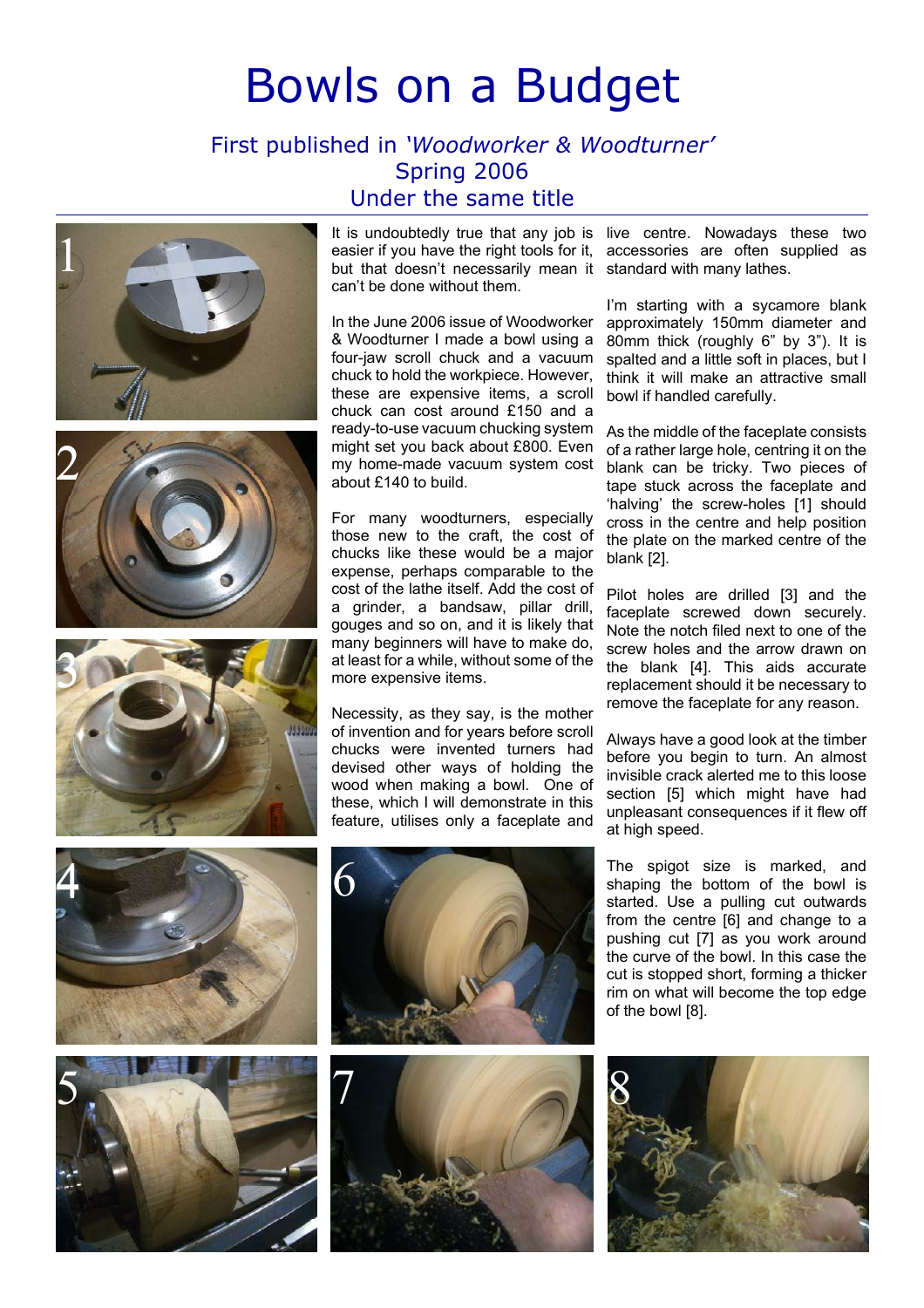

 $\overline{1}$ 11







the bowl and the top edge is trued up down to at least 400 grit [14]. with the gouge [9].

A wide parting tool is used to round over the top and bottom edges of the rim [10].

Returning to the foot of the bowl, the same chisel is used to form a parallelsided spigot which will be used later to hold the bowl while the interior is excavated [11].

A straight scraper is used to ensure that the base of this spigot is perfectly flat [12]. Check it with a straight-edge [13].

With the rim and the spigot shaped, the outside of the bowl is sanded,





The tool rest is moved to the front of beginning with 120 grit and working

Seal the surface [15], wax and polish it with a soft cloth [16]. Take care not to wrap the cloth around your fingers just in case.

Remove the bowl from the faceplate and replace it with a piece of scrap wood – in this case I used a piece of beech about 25mm (one inch) thick [17]

Cut a recess in the scrap which is a good fit for the spigot, taking care to get the bottom of the recess perfectly flat [18].

It always takes a bit of trial and error to get the recess the right size, so keep it shallow to start with. If you make it too big you can level the surface and start again. The base of the spigot and the bottom of the recess must make good contact with each other, so they must be flat. The sides of the recess are simply to locate the spigot accurately, so the recess does not need to be especially deep. In fact, if the spigot does not disappear entirely into the recess then you can be sure that the mating surfaces are definitely in contact.

Using the spigot as a guide, cut a circle of a good quality, fairly thick, paper [19].

Spread a thin layer of PVA woodworking glue in the bottom of the recess and on the spigot. Press the two parts together with the paper disc sandwiched between them [20], using



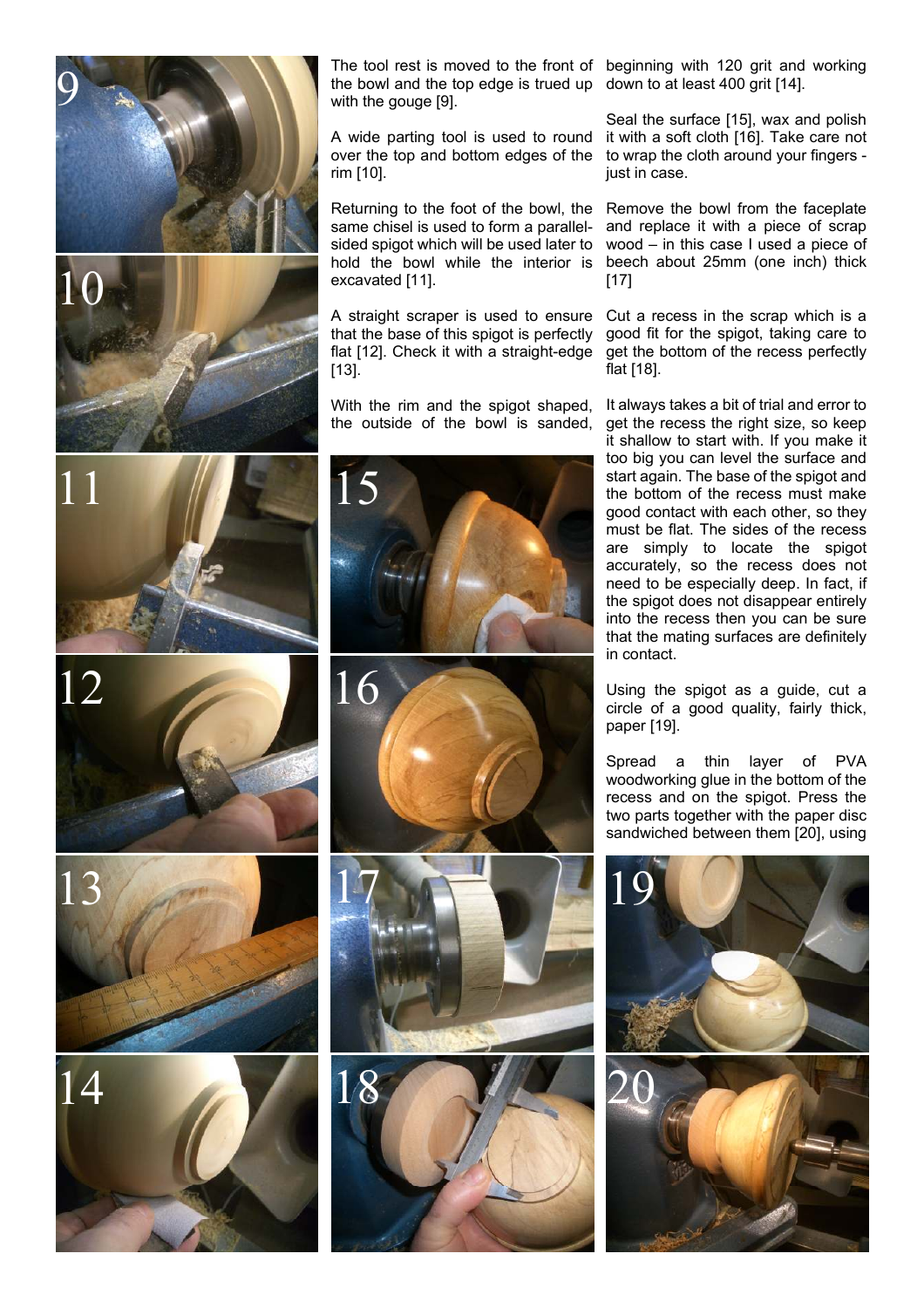

severely restricts access and not much can be achieved until it can be moved.

When the glue is set the tailstock is removed and the central 'boss' can be turned away allowing the inside of the bowl to be completed [22].

Check the wall thickness, especially near the bottom of the bowl [23].

At this point I remembered that the inner edge of the rim needed rounding over. This really should have been done earlier while the walls were thicker and offered more support. The truth is I forgot...but anyway...

…the wide parting tool managed the job without mishap [24].

The interior is power sanded as far as 400 grit [25], then sealed waxed with beeswax and carnauba wax and polished with a soft cloth [26].

The bowl must now be separated from its beech support. A narrow parting tool is used to cut away the beech around the spigot. Light cuts are taken to avoid knocking the bowl off prematurely [27].

Soon the paper joint is revealed [28].

With the lathe stopped a sharp knock with the heel of the hand splits the paper joint and frees the bowl [29]. A little of the paper is left on each surface.